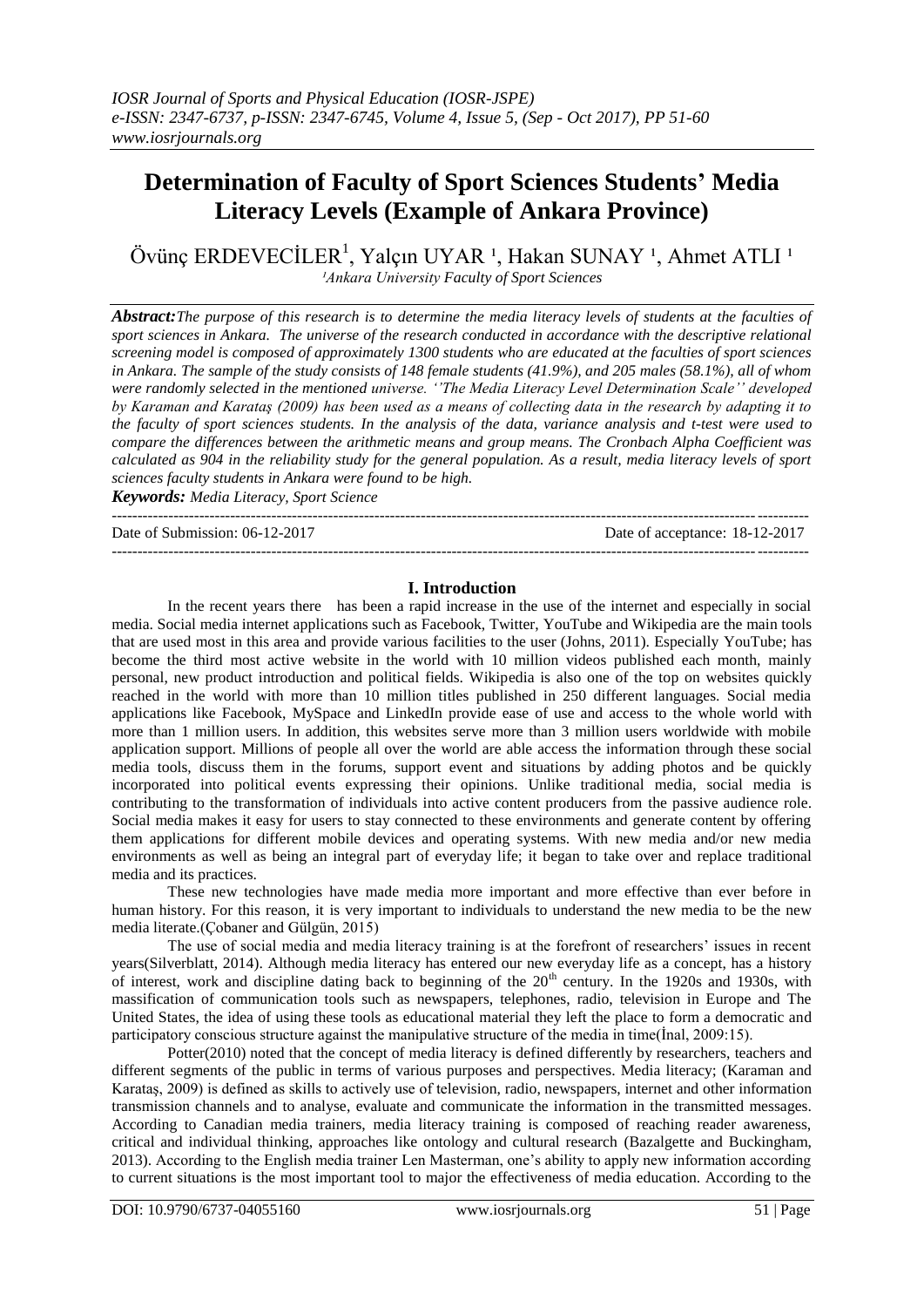researchers, media literacy learning consists of 4 basic elements: facilitators(trainers), learners(individuals), pedagogy and curriculum. Media literacy learning is not only reaching information through media but also learning and practicing this knowledge with different components. According to the media literacy learning scheme, media literacy should be imparted to the individual by pedagogical support by specialist trainers and media literacy training should be included in the curriculum (Nupairoj, 2016).

Recently with increasing use of social media, the number of studies conducted with aim of revealing the media literacy levels of different societies and groups is quite high. However, it is noteworthy that the work carried out in the field of sports is rather limited. In this context, it gains importance in this sense to determine media literacy levels of sport sciences faculty students who will be physical education teachers, sports managers and coaches of future generations. This study was conducted in order to determine the media literacy levels of the student at the faculties of sport sciences.

### **II. Method**

This research was prepared in accordance with the descriptive relational screening model. The universe of the research consists of approximately 1300 students who study at the faculties of sport sciences in Ankara. The sample of the study consists of 148 female students (41.9%), and 205 males (58.1%), all of whom were randomly selected in the mentioned universe. The personal information for created by the researchers and "The Media Literacy Level Determination Skill" developed by Karaman and Karatas (2009) have been used as a means of collecting data in the research by adapting them to the faculty of sport sciences students. The finding were analysed in the SPSS 24 packet program. The personal information of sport sciences faculty students participating in the research and the scores they got from the scale were analysed by frequency, percentage, and arithmetic mean. The Cronbach Alpha Coefficient was tested for reliability of the scale. In the study, unrelated t-test was used according to gender variable, and One Way ANOVA was used to determine differences between group averages. LSD test was applied to find the group that created the difference.

| таріє т. туп шангу Assumbuon               |                 |                 |  |  |  |  |  |  |
|--------------------------------------------|-----------------|-----------------|--|--|--|--|--|--|
| Factor                                     | <b>SKEWNESS</b> | <b>KURTOSIS</b> |  |  |  |  |  |  |
| Having Information                         | -.797           | .271            |  |  |  |  |  |  |
| Ability to Analyse and Generate Responses  | $-.239$         | $-144$          |  |  |  |  |  |  |
| Ability to Judge and See Implicit Messages | $-.596$         | .043            |  |  |  |  |  |  |
| Media Literacy Scale                       | $-.508$         | .173            |  |  |  |  |  |  |

**Table 1: Normality Assumption**

Since the values of Skewness and kurtosis were tested in order to find out whether the data show normal distribution in all sub-dimensions or not, it was determined that it is in the range of  $-2 < X < +2$  (Sencan, 2002) for the generic of the scale.

| Factor                                     | Reliability Coefficients (Cronbach Alpha) |
|--------------------------------------------|-------------------------------------------|
| Having Information                         | 870                                       |
| Ability to Analyse and Generate Responses  | 735                                       |
| Ability to Judge and See Implicit Messages | 785                                       |
| Media Literacy Scale                       | 904                                       |

#### **Table2: Reliability Coefficients**

The assumption that the data were normally distributed was accepted in the light of findings. For the reliability of the scale, Cronbach Alpha Coefficients were calculated as 870 in having information subscale, 735 in the subscale of the ability to analyse and 785 in the subscale of the ability to judge while it was calculated as 904 in the reliability study for the generic of the scale.

### **III. Results**

Personal information and analysis tables related to the media literacy levels of sport sciences faculty students studying in Ankara are given below.

| Tables. General Hilbi mation of T al depants |             |              |                   |  |  |  |  |  |
|----------------------------------------------|-------------|--------------|-------------------|--|--|--|--|--|
| Personal Information                         | Sub Groups  | Frequency(f) | Percentage $(\%)$ |  |  |  |  |  |
| Gender                                       | Female      | 148          | 41,9              |  |  |  |  |  |
|                                              | Male        | 205          | 58,1              |  |  |  |  |  |
| Grade                                        | $1st$ Grade | 160          | 45.3              |  |  |  |  |  |
|                                              | $2nd$ Grade | 65           | 18,4              |  |  |  |  |  |

#### **Table3: General Information of Participants**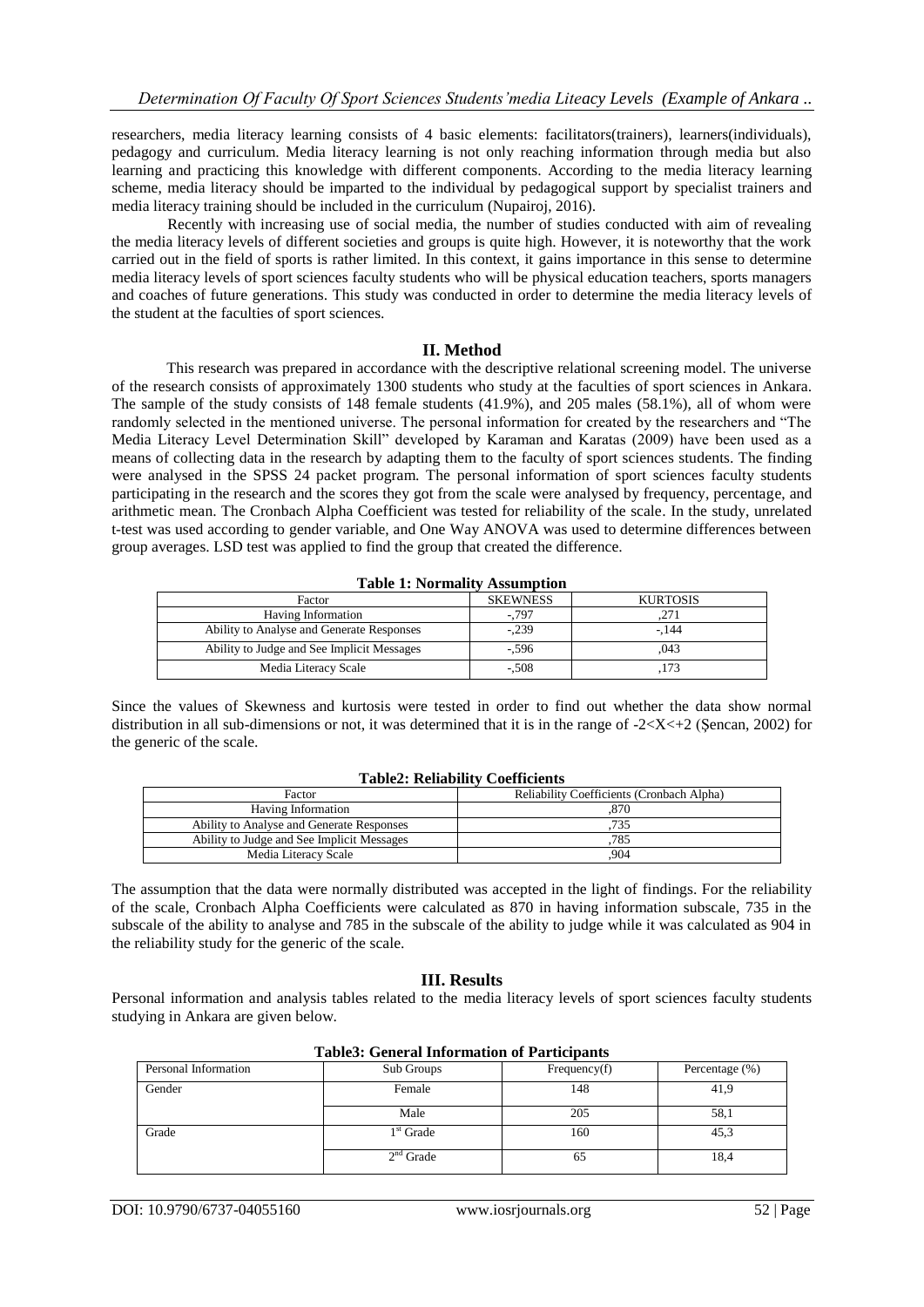|                                                     | 3 <sup>rd</sup> Grade      | 57              | 16,1              |
|-----------------------------------------------------|----------------------------|-----------------|-------------------|
|                                                     | $4th$ grade                | 71              | 20,1              |
| Television Ownership                                | Yes                        | 334             | 94,6              |
|                                                     | $\overline{No}$            | $\overline{19}$ | 5,4               |
| Computer Ownership                                  | Yes                        | 312             | 88,4              |
|                                                     | No                         | 41              | 11,6              |
| Place of Connection to the<br>Internet              | No Connection              | $\overline{3}$  | 0,8               |
|                                                     | Home                       | 52              | 14,7              |
|                                                     | <b>Mobile Phone</b>        | 74              | 21,0              |
|                                                     | Both Home and Mobile Phone | 220             | 62,3              |
|                                                     | Other                      | $\overline{4}$  | 1,1               |
| Reaching the Sports or Sports<br><b>Branch News</b> | Television                 | 39              | 11,0              |
|                                                     | Radio                      | $\overline{4}$  | 1,1               |
|                                                     | Internet via Mobile Phone  | 207             | 58,6              |
|                                                     | Internet via Computer      | 99              | 28,0              |
|                                                     | Newspaper or Magazine      | $\overline{4}$  | 1,1               |
| Weekly<br>Newspaper<br>Reading                      | Never                      | 121             | 34,3              |
| Frequency                                           | 1-2 Days                   | 121             | 34,3              |
|                                                     | 3-4 Days                   | 58              | 16,4              |
|                                                     | 5Days and more             | $\overline{53}$ | 15,0              |
| Spending Time on the Internet                       | Less Than 1 Hour           | 21              | 5,9               |
|                                                     | 1-2 Hours                  | 66              | 18,7              |
|                                                     | 2-3 Hours                  | 83              | $\overline{23,5}$ |
|                                                     | 3-4 Hours                  | 71              | 20,1              |
|                                                     | More Than 4 Hours          | 112             | 31,7              |

*Determination Of Faculty Of Sport Sciences Students'media Liteacy Levels (Example of Ankara ..*

Table 1 contains personal information of participants. When the participants were examined by sex, it was seen that 58.1% of them were male and 41.9% of them were female. According to the grade distribution of the participants, 45.3% were 1<sup>st</sup> grade, 18.4% were 2<sup>nd</sup> grade, 16.1% were 3<sup>rd</sup> grade and 20.1% were 4<sup>th</sup> grade.

While the 94.6% of the attendants indicated that they had a television in their home, 5.4% stated that they did not have television. When computer ownership rates are taken into consideration, 88.4% of the participants stated that they had computers, while 11.6% said that they did not have computers.

According to the findings of the place of connection to the internet, 0, 8% stated that they did not connect, whereas 14, 7% said that they had connection to the internet at home. Also, 21% of participants said that they were connected to the internet via mobile phone, while 62, 3% stated that they had connection both at home and via mobile phone. 1, 1% of the attendants stated that they went online with other ways.

Participants pointed out that their status to reach sports news or sports branches of interest news were via television with 11%, radio with 1, 1%, internet via mobile phone with 58, 6%, internet via computer with 28% and finally 1, 1% express that they reached them via newspapers or magazines.

According to the rate of reading weekly newspapers, 34.3% of the participants did not read any newspapers, 34, 3% read newspapers for 1-2 days, 16, 4% read for 3-4 days and finally 15% of them stated they read newspapers for 5 days and more.

When the time spent on the internet was examined, it was found that 5.9% of the participants spent less than 1 hour a day, 18, 7% had 1-2 hours, 23, 5% had 2-3 hours, 20, 1% had 3-4 hours and lastly 31, 7% of them stated they spent time on the internet more than 4 hours a day.

In our study, according to the results of t-test related to gender, no significant difference was found in the levels of media literacy sub-dimensions such as "having information", "ability to analyse and generate responses", and "ability to judge and see implicit messages". There was no significant difference in the "T-TEST" made for the generic of the scale.  $(p>0, 05)$ 

When the difference of media literacy levels of sport sciences faculty students according to class parameters was examined, there was a significant in the sub-dimension of "ability to analyse and generate responses" while in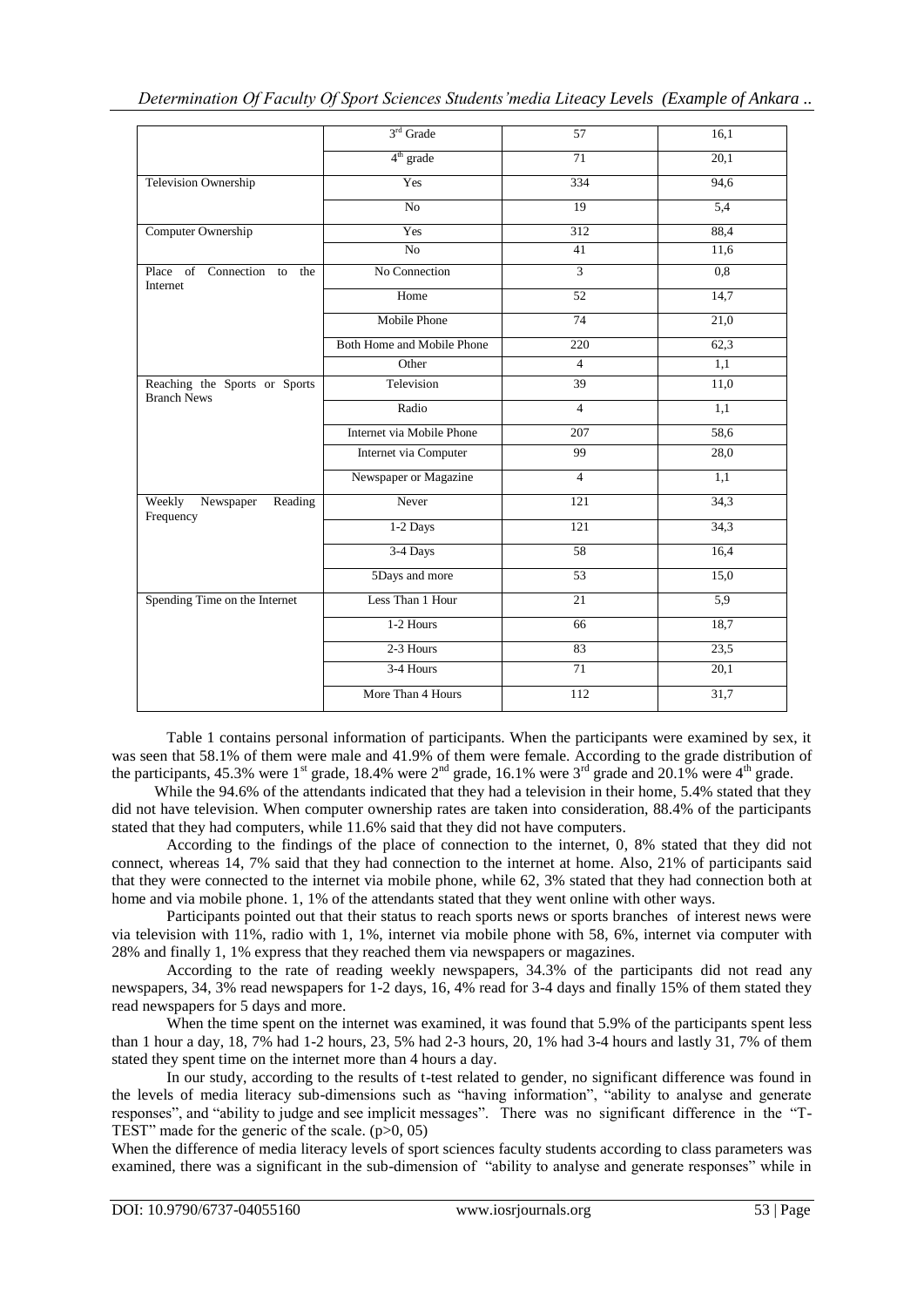sub-dimensions of "having information", and "ability to judge and see implicit messages", there was found just a difference of 0.05 significance level in our study.  $(p>0, 05)$ 

When we examined in our study the difference on the media literacy levels of sports sciences faculty students according to parameter that is "Where do you mostly get news about sports and/or sports branches of your interest?'', only a difference of 0.05 significance level was observed in the "having information" sub-dimension.

 There were no significant differences according to the ANOVA test applied in the sub-dimensions of "ability to analyse and generate responses", "ability to judge and see implicit messages" and overall scale. (p>0, 05)

| Table4: Media Literacy Levels of Sport Sciences Faculty Students andIndependent Samples T-test |  |
|------------------------------------------------------------------------------------------------|--|
| <b>Results Related to Sub-dimensions of Internet Usage</b>                                     |  |

| <b>SUB DIMENSIONS</b>             | <b>Using Internet</b> | N   | X    | S    | Sd  |       | $\mathbf{p}$ |
|-----------------------------------|-----------------------|-----|------|------|-----|-------|--------------|
| Having Information                | Yes                   | 255 | 4.10 | ,690 | 351 | 2,187 | ,030         |
|                                   | No                    | 98  | 3.89 | .869 |     |       |              |
| Ability to Analyse and Generate   | Yes                   | 255 | 3.72 | .700 | 351 | 1.105 | ,271         |
| Responses                         | No                    | 98  | 3.62 | .810 |     |       |              |
| Ability to Judge and See Implicit | Yes                   | 255 | 3.91 | .785 | 351 | 1.978 | .049         |
| Messages                          | No                    | 98  | 3,72 | .896 |     |       |              |
| Media Literacy Scale              | Yes                   | 255 | 3.91 | .620 | 351 | 1.968 | .032         |
|                                   | No                    | 98  | 3.74 | ,761 |     |       |              |

 $*(p<0, 05)$ 

 In Table 4, when media literacy levels of sport sciences faculty students' differences were examined according to the usage of internet parameters, it could be seen that the level of media literacy had meaningful difference in the sub-dimensions of "having information" and "ability to judge and see implicit messages" while there was no significant difference in the sub-dimension of "ability to analyse and generate responses". $(p<0, 05)$ Significant differences were observed in the "t-test" applied for the generic of the scale, it was determined that the media literacy levels of the individuals using the internet were higher in number than who did not use internet.

**Table5: Media Literacy Levels of Sport Sciences Faculty Studentsand ANOVA Results Related to the Sub-dimensions of Reading Weekly Newspapers**

|                                      |          |           |           | $\cdots$ come, $\cdots$ $\cdots$ $\cdots$ |       |                |
|--------------------------------------|----------|-----------|-----------|-------------------------------------------|-------|----------------|
| <b>Source of Variance</b>            |          | <b>KT</b> | <b>SD</b> | <b>KO</b>                                 | F     | $\mathbf{p}^*$ |
| Sub-dimension of Having              | Groups   | 7,947     | 3         | 2,649                                     | 4,867 | ,002           |
| Information                          | In-group | 189,934   | 349       | .544                                      |       |                |
|                                      | Total    | 197.880   | 352       |                                           |       |                |
| Sub-dimension of Ability             | Groups   | 9,759     | 3         | 3,253                                     | 6,324 | ,001           |
| to Analyse and Generate<br>Responses | In-group | 179,527   | 349       | .514                                      |       |                |
|                                      | Total    | 189.286   | 352       |                                           |       |                |
| Ability to Judge and See             | Groups   | 6,765     | 3         | 2,255                                     | 3.417 | ,018           |
| <b>Implicit Messages</b>             | In-group | 230,327   | 349       | ,660                                      |       |                |
|                                      | Total    | 237,092   | 352       |                                           |       |                |
| Media Literacy Scale                 | Groups   | 7,980     | 3         | 2,660                                     | 6,267 | ,001           |
|                                      | In-group | 148.137   | 349       | ,424                                      |       |                |
|                                      | Total    | 156,117   | 352       |                                           |       |                |
|                                      |          |           |           |                                           |       |                |

\* $(p<0.05)$ 

 In Table 5, when the differences of the media literacy levels of sport sciences faculty students were examined according to the "number of reading weekly newspapers" parameter, it was found that there was a significance level of 0.05 in all of the sub-dimensions of "having information", "ability to analyse and generate responses", and "ability to judge and see implicit messages". In addition, in the research related to the generic of the scale, newspaper readersfor 5 days a week showed a significant difference in the media literacy levels compared to the others who did not read "any newspapers", "who read for 1-2 days", and "3-4 days a week".  $(p<0,05)$ 

**Table6: Media Literacy Levels of Sport Sciences Faculty Students and ANOVA Results Related to the Sub-dimensions of Spending Time on the Internet**

| <b>Source of Variance</b>              |          |         | <b>SD</b> | KО    |       | n*   |
|----------------------------------------|----------|---------|-----------|-------|-------|------|
| Sub-dimension of Having<br>Information | Groups   | 9.022   |           | 2.255 | 4.156 | .003 |
|                                        | In-group | 188.858 | 348       | .543  |       |      |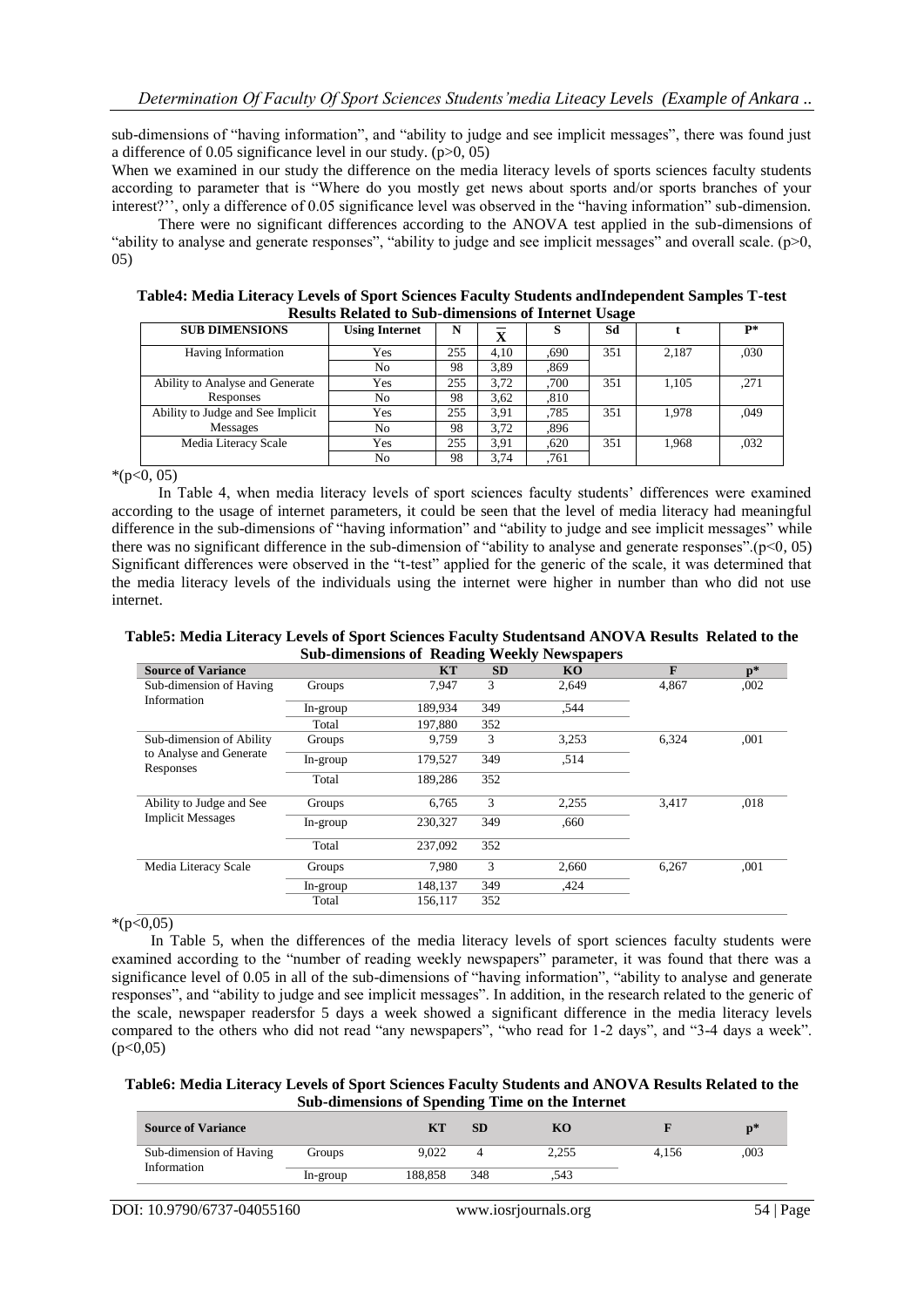|                                                                  | Total    | 197,880 | 352            |       |       |      |
|------------------------------------------------------------------|----------|---------|----------------|-------|-------|------|
| Sub-dimension of Ability<br>to Analyse and Generate<br>Responses | Groups   | 4,638   | 4              | 1,160 | 2,185 | ,070 |
|                                                                  | In-group | 184,647 | 348            | .531  |       |      |
|                                                                  | Total    | 189.286 | 352            |       |       |      |
| Ability to Judge and See                                         | Groups   | 8.489   | $\overline{4}$ | 2,122 | 3.231 | ,013 |
| <b>Implicit Messages</b>                                         | In-group | 228,604 | 348            | ,657  |       |      |
|                                                                  | Total    | 237.092 | 352            |       |       |      |
| Media Literacy Scale                                             | Groups   | 6.518   | $\overline{4}$ | 1,629 | 3.791 | ,005 |
|                                                                  | In-group | 149,599 | 348            | ,430  |       |      |
|                                                                  | Total    | 156,117 | 352            |       |       |      |
| $\sim$ $\sim$ $\sim$                                             |          |         |                |       |       |      |

 $*(p<0.05)$ 

In Table 6, when the difference of media literacy levels of sport sciences faculty students was examined according to the "spending time on the internet" parameter, a difference of 0.05 significance was observed in the scale and in all sub-dimensions except for the "ability to analyse and generate responses". ( $p<0$ , 05) Besides that, the results of the ANOVA test conducted on the whole scale and the results of LSD test conducted in order to find out where the difference was occurring Show that individual who spent time on the internet 1-2, 2-3, 3-4 and more than 4 hours a day were higher with regard to media literacy level than those who spent less than 1 hour a day.

#### **IV. Discussion**

When the media literacy levels of sport sciences faculty students were examined in the research according to the gender, no difference was found in 0.05 significance level in any of the sub-dimensions of "having information", "ability to analyse and generate responses", and "ability to judge and see implicit messages" (p>0,05). This may be due to the similarities of visual, audial or written items used by the students of sport sciences faculty while reading the information in the media.

In the study conducted by Bakan(2010) in order to determine the effect of Primary School Media Literacy Course on the Critical Thinking Skills of the Students, no significant difference was found between the attitudes of primary school students on the media literacy course. In a study carried out by Tatar(2016) to examine the relationship between teacher candidates' media literacy and online information seeking strategies, it was seen that there was no meaningful difference in the media literacy levels of teacher candidates in terms of gender variables. In the study applied by Çinelioglu (2013) in order to examine the attitudes of the social sciences teacher candidates towards the media literacy course, there was no meaningful difference between the attitudes of social sciences teacher candidates towards the media literacy course and gender variables. In the study conducted by Aktı (2011) to determine the relationship between the media literacy and social skills levels of Eight Grade Primary School Students, no significant difference was observed between media literacy levels eight grade primary school students and gender variables. In the research work conducted by Uslu et Al. (2016) aimed at determining the media literacy levels of social sciences teacher candidates, no significant difference was found between media levels of them and gender variables. The results of our studies and the mentioned studies above are similar.

When the media literacy levels of sport sciences faculty students were analysed according to the computer ownership parameter, there was no significant difference in 0.05 level in any of the sub-dimensions of "having information", "ability to analyse and generate responses" and "ability to judge and see implicit messages". (p>0, 05) A significant difference was found between computer ownership and critical thinking in the study conducted by Ankaraligil(2009) in order to determine the media literacy and critical thinking levels of 7<sup>th</sup> and 8<sup>th</sup> grade primary school students. It was found that students who own computers have a higher level of critical thinking compared to the students who does not have computers. In a research applied by Uslu et Al.(2016) aimed at determining the media literacy levels of social sciences teacher candidates, a meaningful difference was found between computer ownership and media literacy. Social sciences teacher candidates who possess personal computers were found to be higher in the media literacy than the candidates who do not possess personal computers. The study conducted by Aslan and Basel(2017) for the purpose of determining The Media Literacy Levels of the Faculty of Education students showed a meaningful difference between computer ownership and the level of media literacy. It was seen that faculty of education students who are computer owners have higher media literacy level than those who are not. The results of relevant literature research are similar to those of our study.

While there was a significant difference in the sub-dimension of "ability to analyse and generate responses" in the observation of media literacy levels of sports sciences faculty students with regard to class parameters, there was no difference in 0.05 significance level in the sub-dimensions of "having information",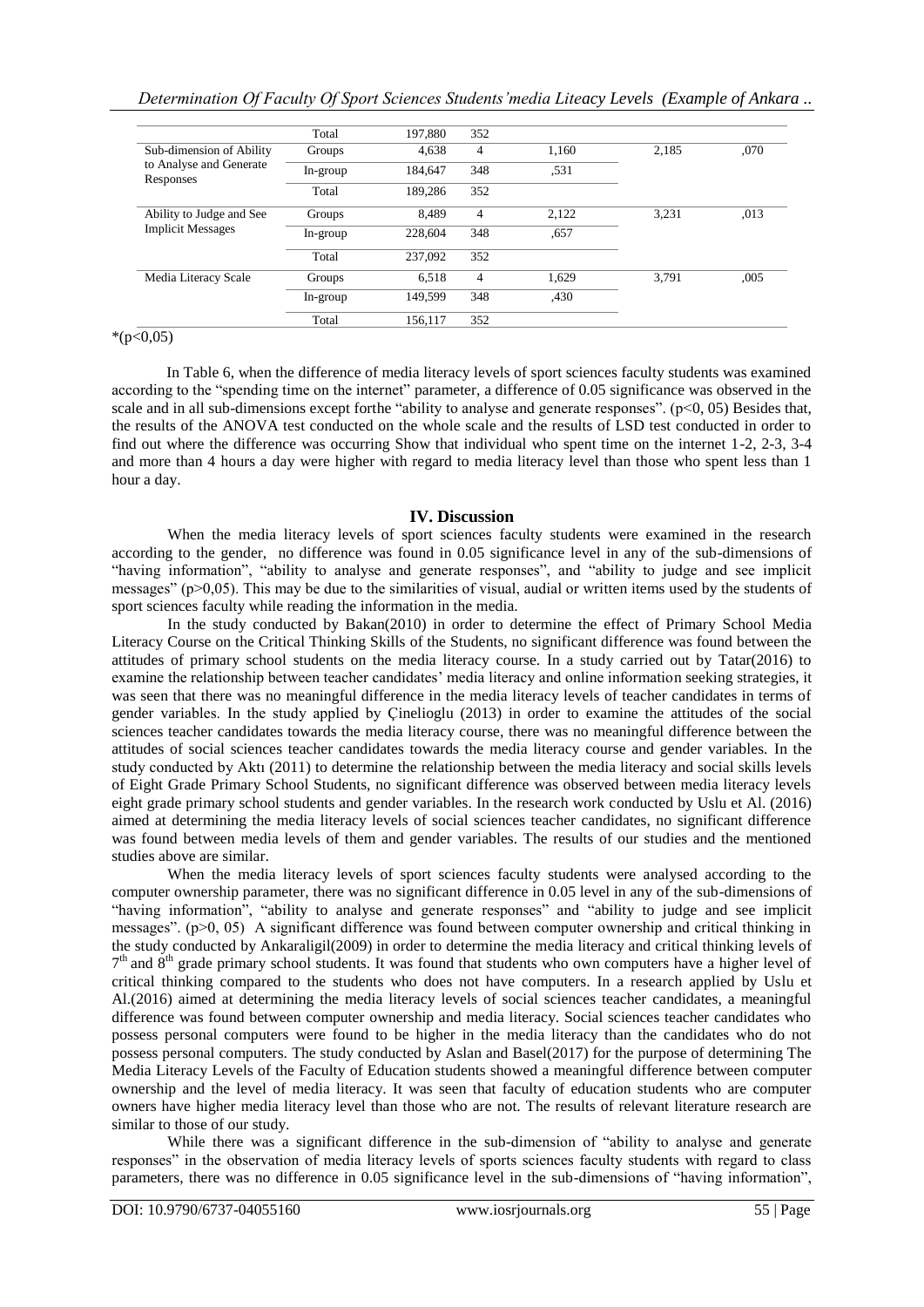and "ability to judge and see implicit messages" in the research. The ANOVA test for the whole scale did not reveal any significant differences according to the age. This may be due to the fact that sport sciences faculty students' areas of interest do not differentiate and their habits of accessing and interpreting information do not change throughout their university life regardless of the grades in which they are educated. Inan(2010) found that there was a significant difference between the levels of media literacy and their grades in the study conducted in order to determine the media literacy levels of teacher candidates and their opinions about media literacy. The study conducted by Güven(2014) in order to determine the media literacy levels of science and technology teacher candidates revealed that media literacy levels of the first year students are lower than the fourth grade students. In the research carried out by Tatar(2016) to examine the relationship between teacher candidates' media literacy and online information search strategies, it was found that teacher candidates who are studying in the second grade have lower media literacy levels than third graders. There are also studies in literature showing that there is no relationship between grade variables and media literacy. Akaydın and Kurnaz(2015) did not find any meaningful difference between the grade and media literacy in the study for the purpose of determining media literacy levels of Turkish teacher candidates. Sur(2012) conducted a study to determine the opinions of primary school second-tier teachers and students regarding media literacy, but no significant difference was found between the levels of second grade students and their levels of media literacy regarding their grades in which they are studying. Uslu et Al.(2016) did not find a significant difference between the grade and the media literacy in the research which is in order to determine the media literacy levels of social sciences teacher candidates. In the study applied by Çepni et Al.(2015) on the purpose of examining media and television literacy levels of social sciences teacher candidates with regard to various variables, there was not found any significant difference between the grade and media literacy level. As can be understood from the researches done, there is no literacy stable relationship between grade variable and media literacy level.

When the differences between media literacy levels of sport sciences faculty students according to the parameter "How do you reach the news about sports of your own branch/your interest?'' were examined in the survey, only a difference of 0.05 significance level was observed in the sub-dimension of 'having information''. There were no significant differences in the sub-dimensions of ''ability to analyse and generate responses'', ''ability to judge and see implicit messages'' and overall scale.

In the LSD test conducted to determine where the difference originated, t was found that ''television'' option was statistically more significant positive than the ''radio'' option. Another remarkable finding is the statistically positive difference in the ''internet via mobile phone'' option compared to ''radio'' and ''newspapers or magazines'' options. In parallel with our findings, Özay (2014) stated that secondary school students use mostly television, internet, and mobile phones among the media tools when compared to the usage rates of books, newspapers, magazines, DVD and VCD in the survey conducted with the aim of determining secondary school students' opinions about media literacy.The results of our findings can also be interpreted as a procession reflection of technological developments in society. When we look at the history of communication, after the written communication tools, radio which is audial communication tool was widespread and after common use of television which is audial and visual communication tool; internet is now used widespread. In fact, it is possible to say that reading habits of newspapers which are written communication tools keep going through internet now. In the study conducted by Çetinkaya (2008), the teachers stated that they prefer to use primarily newspapers for following media and these newspapers are online ones that can be followed in internet environment. The work of Çeinkaya (2008) proves the historical development in this sense. Newspapers reading habits evolved and transformed into internet based reading. Similarly, Sütçü and Bayrakçı (2014) stated in their study that with the development of web technologies, newspapers' continuing in electronic environment is a necessity for the continuity of their lives. Additionally, printed media statistics of TUIK in 2016 reported that circulations of newspapers and magazines diminished by 20 per cent and they pointed out that the number of newspapers and magazine sin Turkey decreased by 7, 9 per cent in 2016 compared to the previous year. It is no coincidence that significant difference is observed in the sub-dimension of ''having information''. Karaman and Karataş (2009) stated in the study carried out with prospective teachers, when usage purposes of internet which is most important tool of information communication technologies in the recent years were examined, information access and the news take first place. Similarly, in Akkoyunlu's (2002) study conducted to determine purposes of teachers use of internet and their habits, they stated that access to information and communication are main purposes of internet use. Today's use of the internet is highly at mobile l; so, the use of printed media such as newspapers and magazines' expected to decline significantly. Furthermore, the ability to perform quick and practical operations related to mobile internet and the development of features that more easy to learn and use are important factors in increasing the use of mobile internet. According to Digital in 2017 Global Overview report, access rates to internet via desktop and laptop computers decreased by 20% to 45%, mobile internet use reached 50%v with 30% increase and finally the rate of connection to the internet with tablets decreased to 5%. (Dijitalajanslar.com 06.02.2017)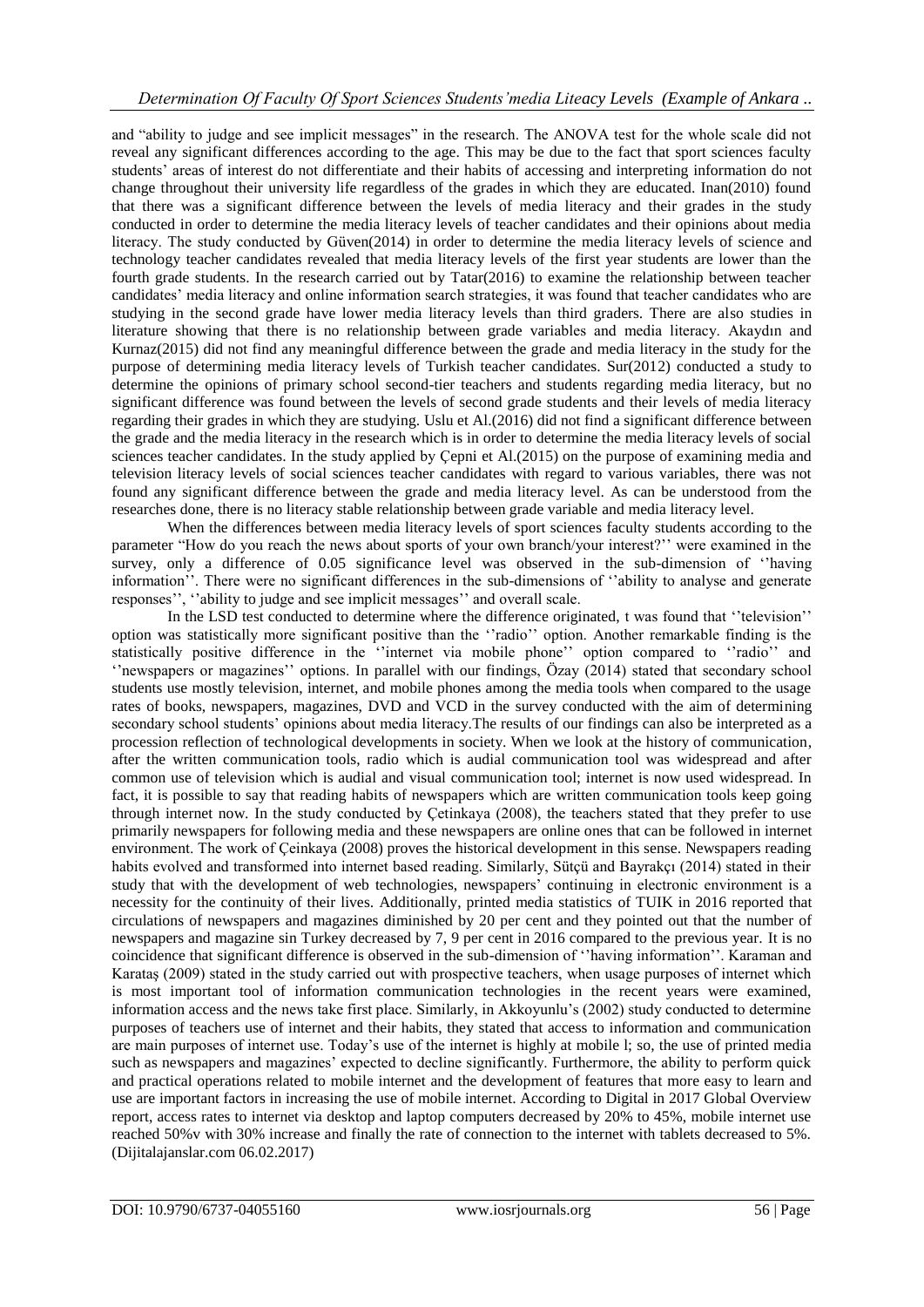It is evident that reaching the news about sport branches of interest via mobile internet has a significant difference compared to reaching the news via other tools except for internet. In this sense, our findings are in parallel with the findings of researchers.

The fact that in the overall scale there is no statistically significant difference in answers given to the question that ''How do you reach news about sports branches of interest?'' can be associated with the global increase in following-up sports. Although most of the news about sports seems to be served over the internet, the increase in the number of sports programs on television, radio broadcasts and television channels that only broadcast sports programs put the sports in a follow able position in many ways. Özsoy et Al. (2014) stated in the study carried out on the purpose of determining highschool and university students' habits of watching sports media and betting games that 30.3% of the university students follow sports news on television, 30.1% follow sports programs on television, 13.8% follow sports news on the internet while 9.8% reported that they follow sports pages of newspapers on the internet. It can be said that since newspapers can be followed via mobile phones, sports events are not followed on television and internet. It is possible that the expressions of people in the dimension of following the media are considered as generalizations of the football branch which has become a big sector in our country and in the world. When considering the diversity of the branches, the way of taking place in the media may differ.

Çevikel (2012) stated that the sports media in Turkey is shaped on four major football clubs and their footballers in his study on the diversity of sports media. This case is not different when it is examined locally. The highest rate in the news that makes up sports media belongs to the football branch.(Tel and Ağkurt, 2016) As seen, sports news refers intensely to football news, and if it is taken into account that football is the most followed sports branch of the world, it is acceptable that there is no significant difference in media literacy levels of the students in the reaching the news related to sports branch of their interest.

When the differences of sport sciences faculty students' media literacy levels were examined according to the internet usage parameters, it was found that there was no significant difference in the sub-dimension of ''ability to analyse and generate responses'' while media literacy levels had a meaningful difference in the subdimensions of ''having information'' and ''ability to judge and see implicit messages''. Significant differences were also observed in the t-test for the overall scale. $(p<0, 05)$  The study conducted by Ankaralıgil (2007) aiming to determine media literacy and critical thinking levels of  $7<sup>th</sup>$  and  $8<sup>th</sup>$  grade students in primary education, a significant difference was found between internet connection and critical thinking. It was found that the students with the internet connection have higher level of critical thinking than the non-internet users. Karataş (2008) conducted a study to determine the media literacy levels of teacher candidates and found a meaningful difference between internet connection and the level of media literacy.

It was seen that the media literacy levels of teacher candidates with internet connection are higher than those who does not have internet connection. The study carried out by Aslan and Basel (2017) for the purpose of determining the Media Literacy Levels of the Faculty of Education students showed a significant difference between the level of media literacy and internet connection. It was seen that the students of faculty of education with internet connection have a higher media literacy level than students without internet connection. Relevant literature results and study results are similar.

When the media literacy level differences of sport sciences faculty students were examined according to the ''number of weekly newspaper reading'' parameter, a difference 0. 05 significance level was observed in all of the sub-dimensions ''having information'', ''ability to analyse and generate responses'', ''ability to judge and see implicit messages''. Also, individuals who read 5 days or more a week showed a significant difference in media literacy levels compared to those who do not read ''any newspapers'', who read 1-2 or 3-4 days a week, in the study related to the overall scale. Similarly, Karaman and Karataş (2008) found in the study they conducted in order to reveal the media literacy levels of 495 classroom and social sciences teacher candidates from faculty of education that students who read newspapers have higher level compared to those who do not. Som and Kurt (2012) stated that reading newspapers has an important place on the level of media literacy, and the study applied for the purpose of determining media literacy levels of the department of Computer and Instructional Technologies Education students (BÖTE) and analysing their media literacy levels according to various variables. Deveci and Çengelci (2008) stated in the study they conducted to determine social sciences teacher candidates' opinions about media literacy that teacher candidates explained the media literacy levels as the habit of following the agenda, discussing and commenting on the news and reading newspapers. Findings suggest that newspaper reading habits positively contribute to the level of media literacy. Sarsar and Engin (2015) stated in the research they carried out in order to examine the media literacy levels of teacher candidates that regular follow-up of newspapers and magazines revealed a positive significant difference in the literacy sub-dimension of the media and television literacy scale. Aydemir (2013) pointed out in the research made out from the purpose of determining the media literacy levels of  $8<sup>th</sup>$  grade students that those who read no newspapers had a significantly lower level of literacy in the media than those who read 1 or more newspapers per week, and that number of newspaper readings increased the media literacy. Karataş stated in the study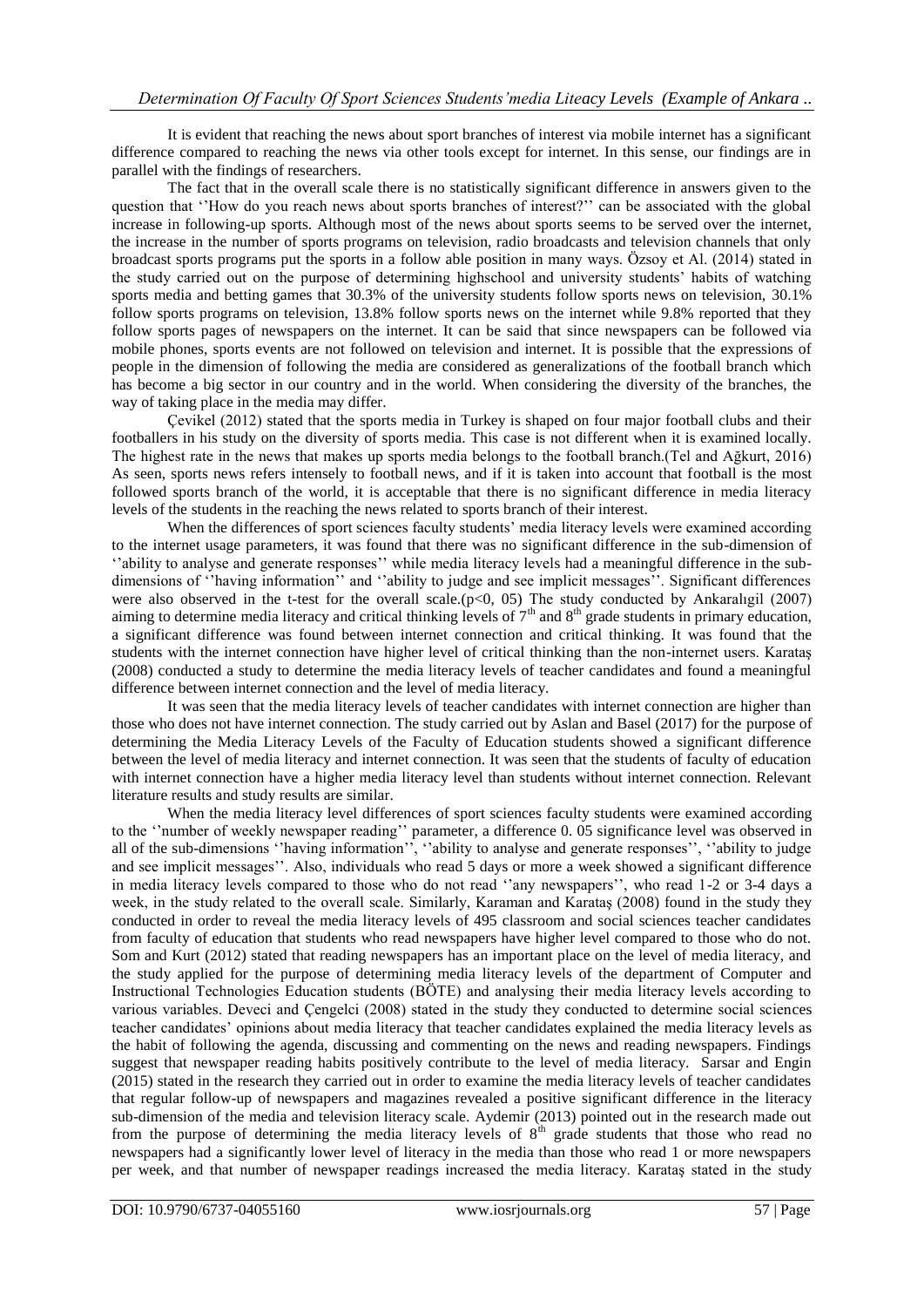conducted to determine media literacy levels of teacher candidates that computer ownership and constantly following-up newspapers positively affect the media literacy. Yılmaz (2013) mentioned that as the frequency of newspaper readings increases, the level of media literacy increases as a result of the study conducted in order to determine the relationship between newspapers and magazines follow-up habits and critical/media literacy levels. The findings obtained in other studies are in parallel with the findings of our study. However, according to Potter (2005), reading only newspapers is not an indicator of the level of media literacy but also there is a need for conscious actions such as debating and commenting on the information. On the other hand, becoming internet-oriented of reading newspapers in media literacy is also a matter to be emphasized.

When the differences of media literacy levels of sport sciences faculty students according to ''spending time on the internet'' parameter were examined, a difference of 0.05 significance level was observed in all subdimensions and overall scale except for ''ability to analyse and generate responses'' sub-dimension. That there is no significant difference between the time spent on the internet and the ability to analyse and generate responses sub-dimensionis possible to associate with the notion of consciousness. The notion of consciousness is considered both individually and socially to be a tool for recognizing, feeling, participating and changing what is around a person.(Aytac, 2014) In this sense, there are two kinds of sense-making about the situations that one encounters in the mind. These are objective and subjective sense-makings. Subjective interpretations are often based on common sense (Erbaş, 1992). For this reason, perception ways in which the news is transmitted to the audience through the media may differ. Even if the interpretations are different, the analysis and reaction process will be activated for the news in the media. Therefore, that spending time on the internet does not cause any significant differences in the mentioned sub-dimension may be because the reaction process does not automatically happen in the cognitive sense. These cognitive reactions include attention that enable one to become aware of problems, stereo-typed, hard-to-change attitudes towards problems and problem-solving, evaluations, expectations and commitments.(Çam and Tümkaya 2007)

In the overall scale, it is conspicuous that as the time spent on the internet increases, there is a positive significant difference in the level of media literacy. Karaman and Karataş (209) have shown that the frequency of internet access and use increases the level of media literacy in their study related to the media literacy levels of teacher candidates. Som and Kurt (2012) have similarly shown in the study they conducted in order to determine the media literacy levels of the students in Computer and Instructional Technologies Department (BÖTE) and to examine their media literacy level according to various variables that the use of internet increases the level of media literacy. Yazgan (2013) has similarly pointed out that those who have no smartphones/computers, who are non-internet users or those with limited access to the internet are not possible to increase media literacy levels in terms of use and communication skills in the study aimed at investigating whether there is relationship between media literacy levels and active citizenship. In another study, Karataş (2008) stated that media literacy levels of teacher candidates will increase in all sub-dimensions as the frequency of internet use increases, and that may be because the internet contains all media elements.

On the other hand, Aydemir (2013) stated in the study conducted to examine media literacy levels of 8<sup>th</sup> grade students that there is no significant difference between the time spent on the internet and media literacy levels although he stated that the students with internet connection and mobile phones have higher media literacy levels. Yiğit (2015) expressed in the study carried out for the purpose of determining media literacy levels and critical thinking tendencies of classroom teacher that media literacy levels do not significantly differ in ''literacy'' and ''addiction'' factors according to the frequency of internet use. Aydemir's and Yiğit's researches are not in parallel with our findings.As the diversity of media tools increases, communication and information sharing increase inevitably. Since the year 1990,the internet, which has emerged as a tool to connect computers with a limited number of users,shows that 1.468.322.172 websites are included in the internet environment according to the data of the year 2015. The findings of researchers are parallel to our study, but there is another point to note here. The diversity of media tools and the fact that information is spreading rapidly via the internet reveals the need for reliable information. For this reason, media literacy education is also considered as another issue to be emphasized. In the light of findings, that there is a significant difference in media literacy levels of sport sciences faculty students according to the time spent on the internet is consistent with the related literature.

## **V.Conclusion and Suggestions**

When the media literacy levels of sport sciences faculty students in Ankara were examined, the highest level of participation was in the sub-dimension of "having information" ( $\overline{X}$  = 4,04), the lowest participation was in the sub-dimension of "Ability to Analyse and See Implicit Messages" ( $\overline{X}$  =3,69). Significant differences have also emerged in the variables of internet use, reading weekly newspapers, magazines and spending time on the internet. In the light of findings obtained, it was concluded that media literacy levels of sport sciences faculty students were generally high. Based on the results obtained in this study, the following suggestions are presented;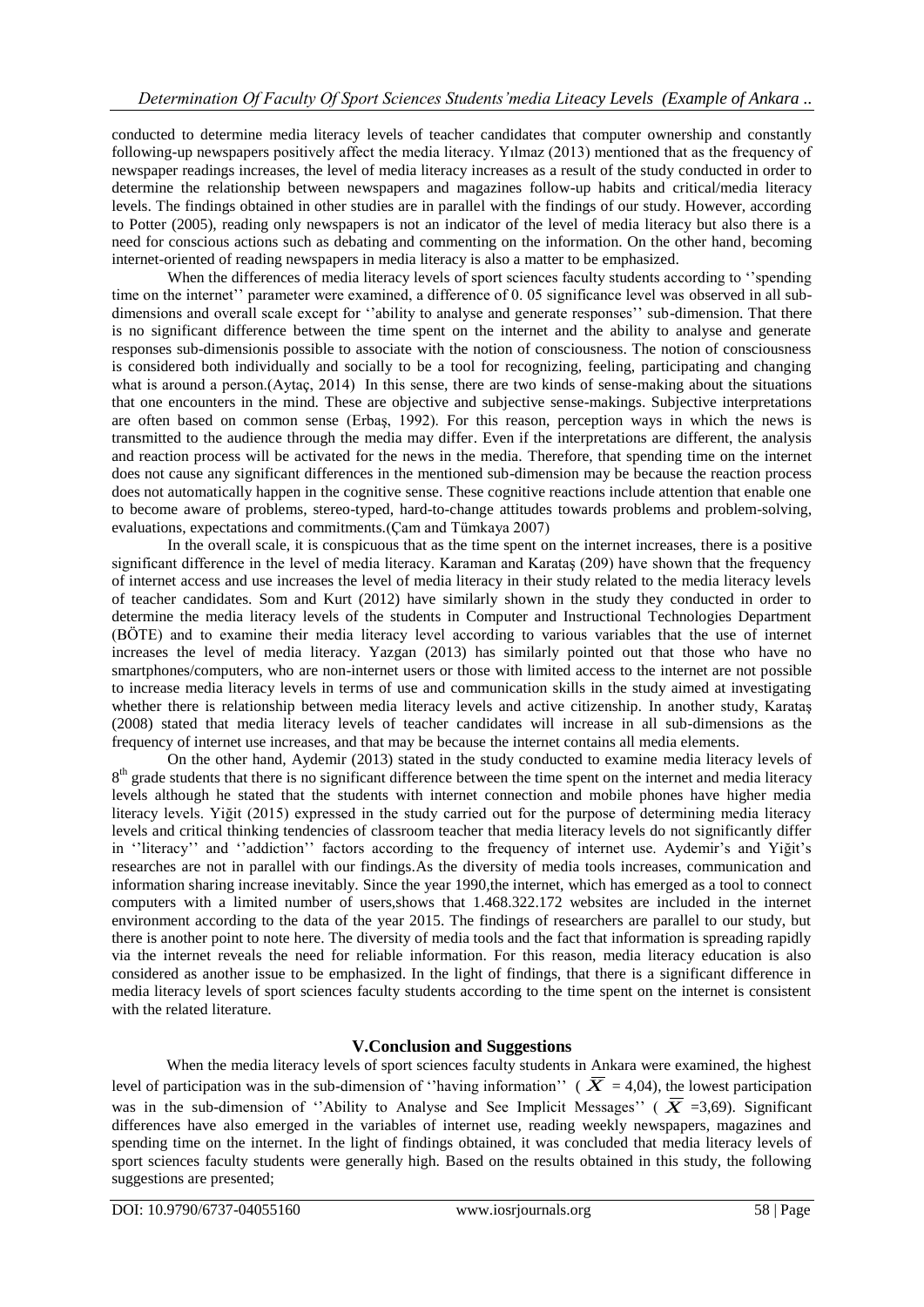In order to protect sport sciences faculty students from the negativities of publications in mass media and to raise awareness on this issue, trainings can be given by experts in the field through faculty administrations. In-service trainings on media literacy can be given to the faculty members within the university in order to make the students more aware of media literacy. Access to internet and other media tools in the faculties should be increased and awareness should be established for proper use of the internet. The daily follow-up of newspapers, magazines or useful social media tools should be encouraged in print or electronically in accordance with the possibilities of today's digital world.

Courses or course contents to increase the level of media literacy can be included in the curriculum that allows students to keep up-to-date.It has been observed that as the use of internet by students and the amount of time spent on the internet increases, the level of media literacy also increases.This can lead to different studies that examine whether this case has an impact on students' academic achievement.

#### **References**

- [1]. Akaydın, Ş., Kurnaz, H. Türkçe Öğretmen Adaylarının Medya Okuryazarlık Düzeyleri. Türkçenin Eğitimi Öğretimine Yönelik Çalışmalar. (2015) S394-402.
- [2]. Akkoyunlu, B. Öğretmenlerin internet kullanımı ve bu konudaki öğretmen görüşleri. Hacettepe Üniversitesi Eğitim Fakültesi Dergisi, (2002). 22(22).
- [3]. Aktı, S. İlköğretim Sekizinci Sınıf Öğrencilerinin Medya Okuryazarlığı ile Sosyal Beceri Düzeyleri Arasındaki İlişkinin Belirlenmesi. Yayımlanmamış Yüksek Lisans Tezi. Fırat Üniversitesi, Sosyal Bilimler Enstitüsü Eğitim Programları ve Öğretim Anabilim Dalı. Elazığ. S.67. (2011).
- [4]. Ankaralıgil Y.S. İlköğretim 6. ve 7. Sınıf Öğrencilerinde Medya Okuryazarlığı ve Eleştirel Düşünme Üzerine Bir Araştırma. Yayımlanmamış Yüksek Lisans Tezi. İstanbul Üniversitesi Sosyal Bilimler Enstitüsü, Eğitim Bilimleri Ana Bilim Dalı. (2009).
- [5]. Aslan N., Tuncer Basel A. Eğitim Fakültesi Öğrencilerinin Medya Okur-YazarlıkDüzeyleri (İzmir Örneklemi). Kastamonu Eğitim Dergisi.(25), 4, (2017). 1353-1372.
- [6]. Aydemir, S. Ortaokul 8. Sınıf Öğrencilerinin Medya Okuryazarlık Düzeylerinin Çeşitli Değişkenler Açısından İncelenmesi. Yüksek Lisans Tezi. Eskişehir Osmangazi Üniversitesi Eğitim Bilimleri Enstitüsü Eğitim Bilimleri Anabilim Dalı Eğitim Programları ve Öğretim Bilim Dalı. (2013).<br>Aytaç, Y. Bilincin Sosyolojik
- [7]. Aytaç, Y. Bilincin Sosyolojik Analizi. Elektronik Sosyal Bilimler Dergisi, 2 (4), Retrieved from [http://dergipark.gov.tr/esosder/issue/6118/82089.](http://dergipark.gov.tr/esosder/issue/6118/82089) (2014).
- [8]. Bakan, U. İlköğretim Medya Okuryazarlığı Dersinin Öğrencilerin Eleştirel Düşünme Becerilerine Etkisi. Yayımlanmamış Yüksek Lisans Tezi. Atatürk Üniversitesi Sosyal Bilimler Enstitüsü. Gazetecilik Anabilim Dalı, Erzurum. S.92. (2010).
- [9]. Bazalgette, C., Buckingham, D. Literacy, media and multimodality: a critical response. Literacy. 47(2), (2013). 95-102.
- [10]. Çinelioğlu, G. Sosyal bilgiler öğretmen adaylarının medya okuryazarlığı dersine yönelik tutumlarının incelenmesi. Yayımlanmamış Yüksek Lisans Tezi. Balıkesir Üniversitesi Sosyal Bilimler Enstitüsü, İlköğretim Anabilim Dalı. Balıkesir. S.85. (2013)
- [11]. Çetinkaya, S. Bilinçli Medya Kullanıcıları Yaratma Sürecinde Medya Okuryazarlığının Önemi. Yayınlanmamış yüksek lisans tezi. Ankara Üniversitesi. (2008).
- [12]. Çevikel, T. Türkiye Spor Medyasında İçerik Çeşitliliği: Günlük Gazeteler ve Futbol Blogları Arası Bir Karşılaştırma. Akdeniz İletişim, (18). (2012).
- [13]. Çobaner, A.A., Gülgün. B. Yeni Medya Okuryazarlığını Anlamak: Sosyo-Kültürel Bir Çerçeve. Erişim (http://inettr.org.tr/inetconf21/bildiri/20.pdf). (2015).
- [14]. Deveci, H., Çengelci, A.G.T. Sosyal bilgiler öğretmen adaylarından medya okuryazarlığına bir bakış. Yüzüncü Yıl Üniversitesi Eğitim Fakültesi Dergisi, 5(2). (2008).
- [15]. Erbaş, H. Sosyolojide Fenomenoloji. AÜ DTCF Araştırma Dergisi, 14, (1992). 1-2, 159, 167.
- [16]. İnal, K. Medya Okuryazarlığı El Kitabı. Ankara: Ütopya Yayınevi. (2009).
- [17]. İnan, T. Öğretmen Adaylarının Medya Okuryazarlık Düzeyleri ve Medya Okuryazarlığına İlişkin Görüşleri. Yüksek Lisans Tezi. Dumlupınar Üniversitesi Sosyal Bilimler Enstitüsü İlköğretim Anabilim Dalı. (2010).
- [18]. Jones, J. International Socialism: Social media and social movements, 4 April 2011. (2011).
- [19]. Karaman, M.K. Öğretmen adaylarının TV ve internet teknolojilerini kullanma amaç ve beklentilerinin medya okuryazarlığı bağlamında değerlendirilmesi. Uşak Üniversitesi Sosyal Bilimler Dergisi, 2010(6).
- [20]. Karaman, M.K., Karataş, A. Öğretmen adaylarının medya okuryazarlık düzeyleri. İlköğretim Online, 8(3). (2009).
- [21]. Karataş, A. Öğretmen Adaylarının Medya Okuryazarlık Düzeyleri. Yüksek Lisans Tezi. Afyon Kocatepe Üniversitesi Sosyal Bilimler Enstitüsü Sınıf Öğretmenliği Anabilim Dalı. (2008).
- [22]. Kılınç, B., Kılınç, E. P. Yeni medya ortamında çocuk birey: yeni iletişim teknolojileri ve medya pedagojisinin önemi. Akdeniz İletişim, (22), (2014). 9-23.
- [23]. Mikail, T.E.L., Ağkurt, E. Günlük Yerel Gazetelerde Sporun Yer Alışı (Elazığ İli Örneği). International Journal of Science Culture and Sport (IntJSCS), 4(3), (2016). 394-403.
- [24]. Nupairoj, N. The Ecosystem of Media Literacy: A Holistic Approach to Media Education. Media Education Research Journal. ISSN: 1134-3478; e-ISSN: 1988-3293. (2016).
- [25]. Özay, C. Ortaokul Öğrencilerinin Medya Okuryazarlığına İlişkin Görüşleri. Yüksek Lisans Tezi. Marmara Üniversitesi Eğitim Bilimleri Enstitüsü İlköğretim Anabilim Dalı Sosyal Bilgiler Öğretmenliği Bilim Dalı. (2014).
- [26]. Özsoy, S., Gelen, N. K., Kardaş, N. T., Tabuk, M. E., Görün, L., Aysun, A.F.A.T. Lise ve Üniversite Öğrencilerinin Spor Medyasını İzleme ve Bahis Oyunu Oynama Alışkanlıkları. Erciyes İletişim Dergisi, 3(3). (2014).
- [27]. Potter, J. Media Literacy. (Third Edition). Thousand Oaks: California: Sage Publications. (2005).
- [28]. Potter, W.J. The state of media literacy. Journal of broadcasting & electronic media, 54(4), (2010). 675-696.
- [29]. Sabahattin, Ç.A.M., Tümkaya, S. Kişilerarası problem çözme envanterinin (KPÇE) geliştirilmesi: Geçerlik ve güvenirlik çalışması. Türk Psikolojik Danışma ve Rehberlik Dergisi, 3(28), (2007). 95-111.
- [30]. Sarsar, F., Engin, G. Sınıf Öğretmeni adaylarının medya okur-yazarlık düzeylerinin incelenmesi. Ege Eğitim Dergisi, 16(1), (2015). 165-176.
- [31]. Shneiderman, B., Plaisant, C. Designing the User Interface: Strategies for Effective Human-Computer Interaction, Fifth Edition. Boston, MA: Addison– Wesley (2009)
- [32]. Silverblatt, A. (Ed.) The Praeger Handbook of Media Literacy. Santa Barbara, California and Oxford, England: Praeger. (2014).